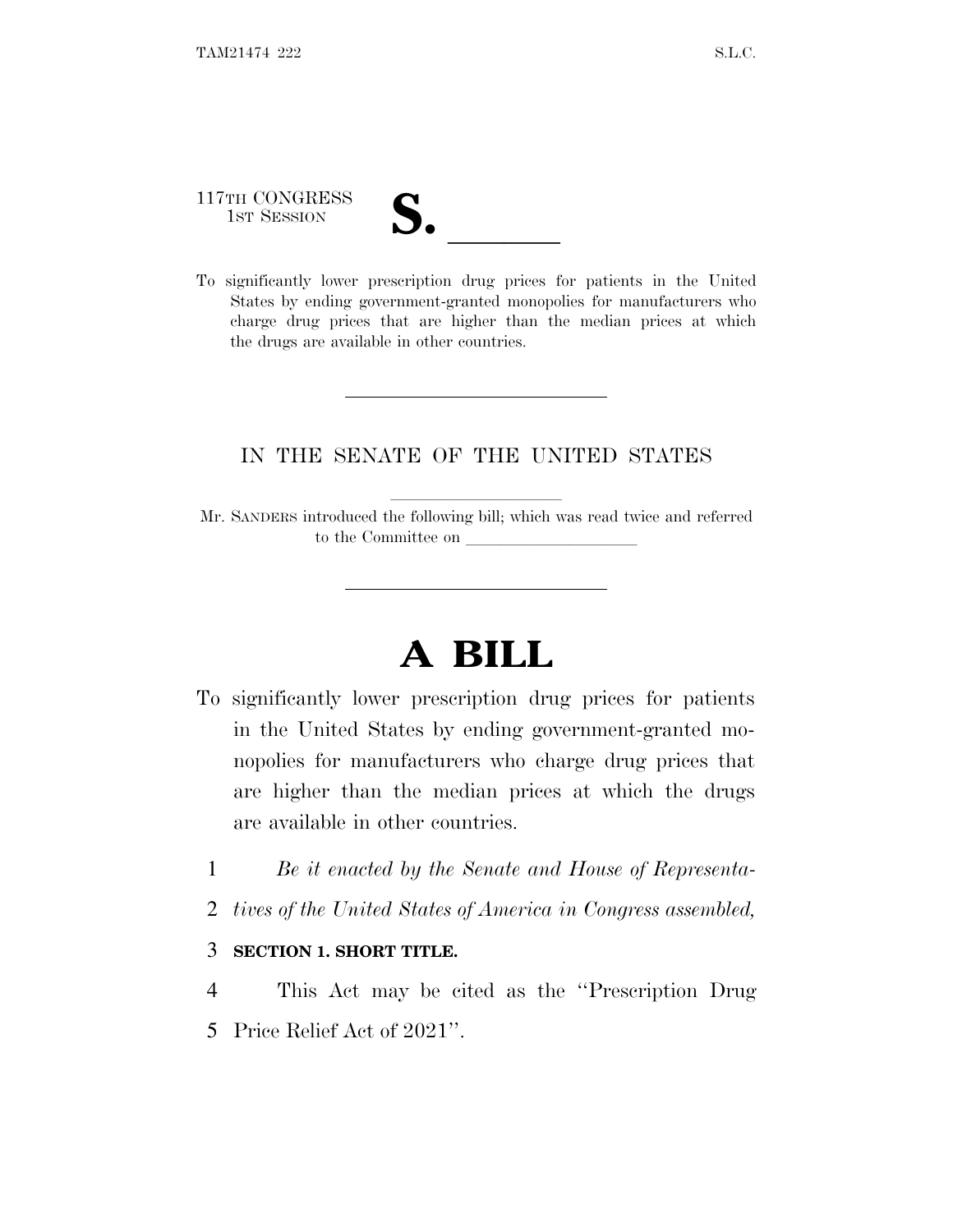| 1              | SEC. 2. IDENTIFICATION OF EXCESSIVELY PRICED DRUGS.           |
|----------------|---------------------------------------------------------------|
| $\overline{2}$ | (a) IN GENERAL.—The Secretary, not later than 1               |
| 3              | year after the date of enactment of this Act, shall establish |
| 4              | a process to conduct a review of all brand name drugs,        |
| 5              | not less frequently than once per calendar year, under        |
| 6              | which the Secretary determines under subsection (b)           |
| 7              | whether the price of each such drug is excessive.             |
| 8              | (b) EXCESSIVE PRICE DETERMINATIONS.—                          |
| 9              | (1) INTERNATIONAL REFERENCE PRICE.-                           |
| 10             | (A) IN GENERAL.—The Secretary shall de-                       |
| 11             | termine that any brand name drug for which                    |
| 12             | the domestic average manufacturing price ex-                  |
| 13             | ceeds the median price charged for such drug in               |
| 14             | the 5 reference countries to have an excessive                |
| 15             | price. In assessing the extent to which the price             |
| 16             | is excessive, the Secretary shall consider the                |
| 17             | factors described in paragraph (2).                           |
| 18             | (B) REFERENCE COUNTRIES.—In this Act,                         |
| 19             | the term "reference countries" means Canada,                  |
| 20             | the United Kingdom, Germany, France, and                      |
| 21             | Japan.                                                        |
| 22             | (C) REQUIREMENT WITH RESPECT<br><b>TO</b>                     |
| 23             | DRUGS FOR WHICH CERTAIN REFERENCE COUN-                       |
| 24             | TRY INFORMATION IS NOT AVAILABLE.—The                         |
| 25             | Secretary shall make a determination under                    |
| 26             | paragraph (1) for every brand name drug for                   |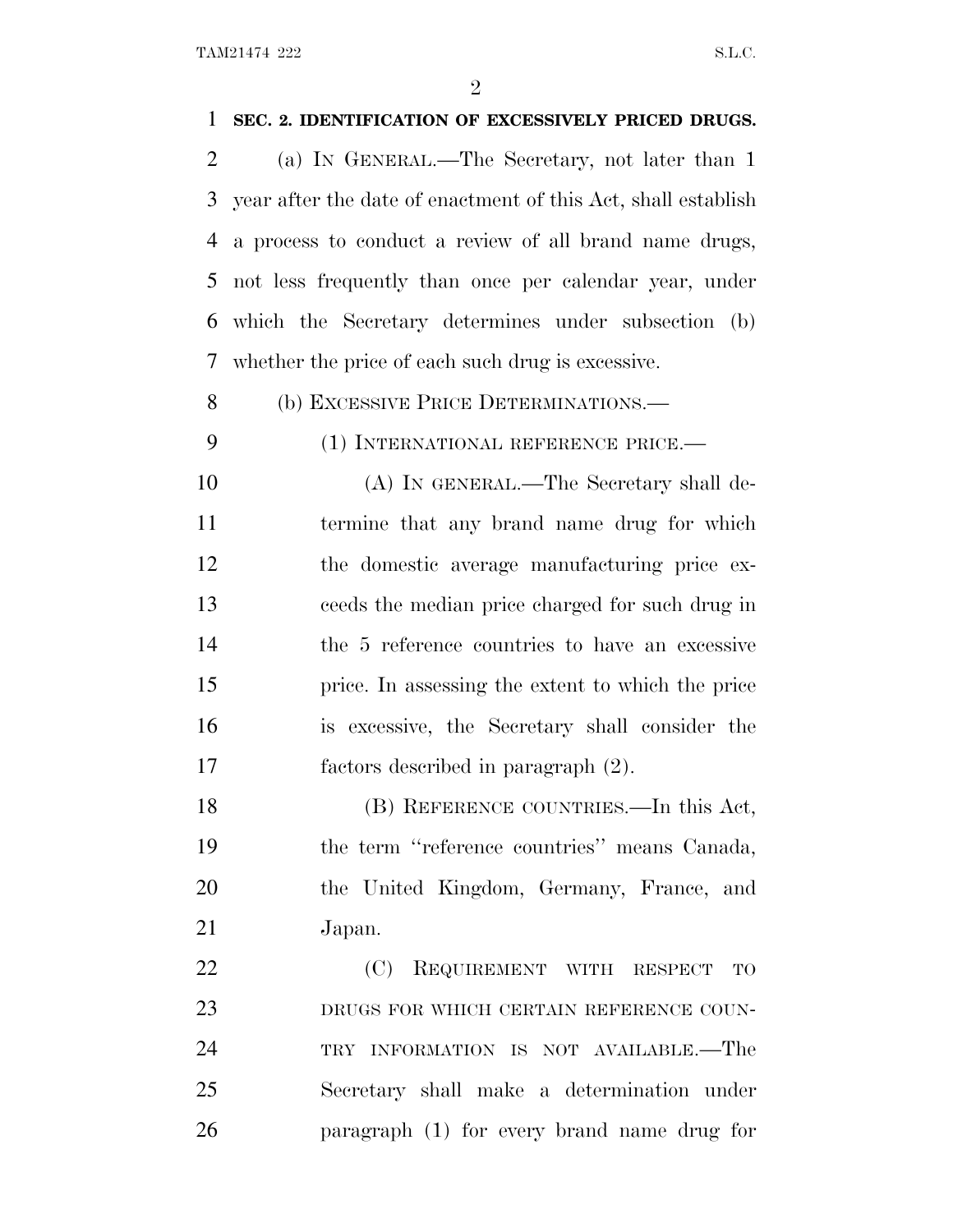| $\mathbf{1}$   | which pricing information is available for at         |
|----------------|-------------------------------------------------------|
| $\overline{2}$ | least 3 of the 5 reference countries.                 |
| 3              | (2) DETERMINATIONS BASED ON OTHER FAC-                |
| $\overline{4}$ | TORS.—With respect to any brand name drug that        |
| 5              | is not determined to have an excessive price by oper- |
| 6              | ation of paragraph (1) (including any drug for which  |
| 7              | there is insufficient data to make such a determina-  |
| 8              | tion under such paragraph), the Secretary shall de-   |
| 9              | termine that such drug has an excessive price if the  |
| 10             | price of the drug is higher than reasonable taking    |
| 11             | into account the following factors:                   |
| 12             | (A) The size of the affected patient popu-            |
| 13             | lation.                                               |
| 14             | (B) The value of the drug to patients, in-            |
| 15             | cluding the impact of the price on access to the      |
| 16             | drug and the relationship of the price of the         |
| 17             | drug to its therapeutic health benefits.              |
| 18             | (C) The risk adjusted value of Federal                |
| 19             | Government subsidies and investments related          |
| 20             | to the drug.                                          |
| 21             | (D) The costs associated with development             |
| 22             | of the drug.                                          |
| 23             | (E) Whether the drug provided a signifi-              |
| 24             | cant improvement in health outcomes,<br>com-          |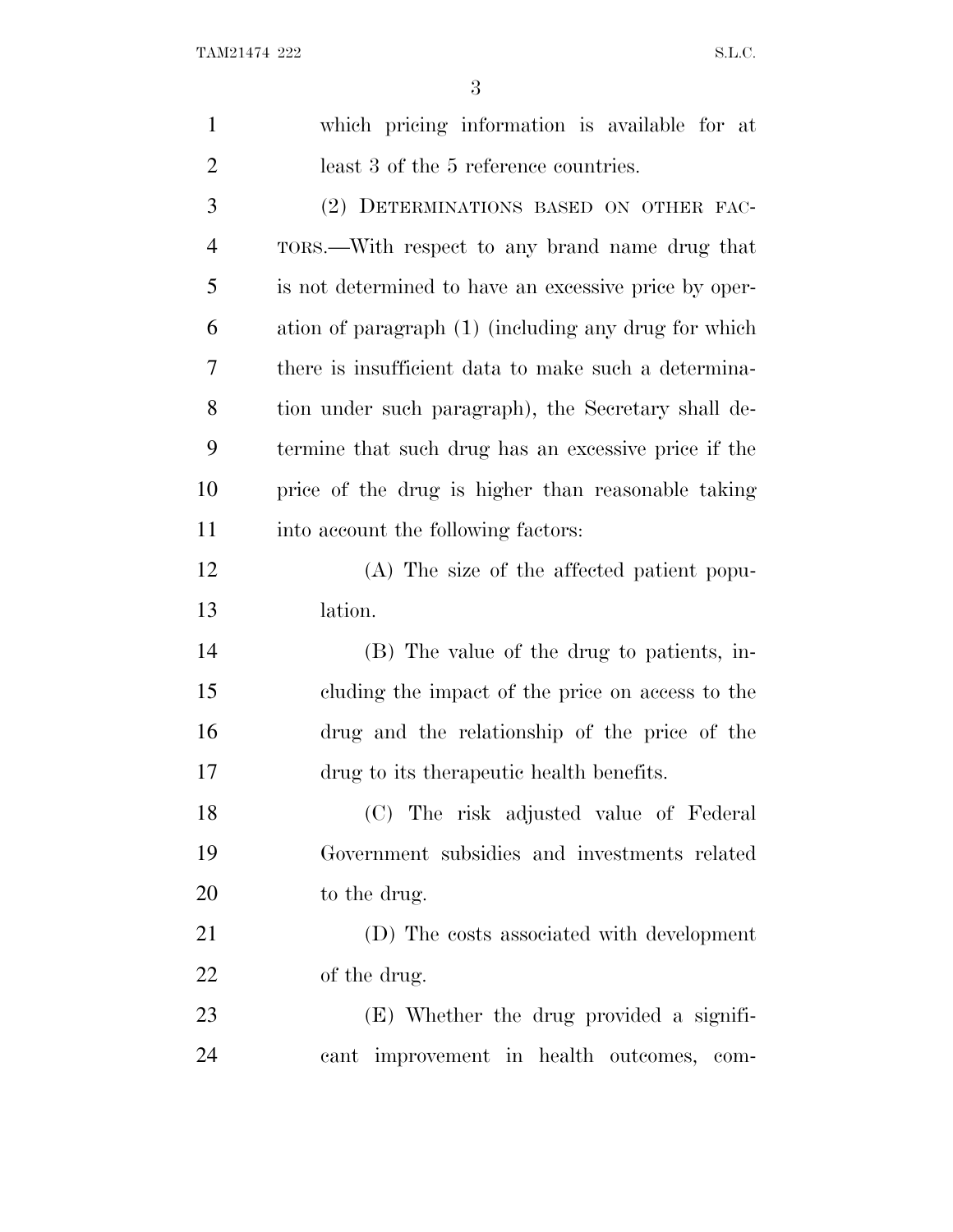| $\mathbf{1}$   | pared to other therapies available at the time of       |
|----------------|---------------------------------------------------------|
| $\overline{2}$ | its approval.                                           |
| 3              | (F) The cumulative global revenues gen-                 |
| $\overline{4}$ | erated by the drug.                                     |
| 5              | (G) Whether the domestic average manu-                  |
| 6              | facturer price of the drug increased during any         |
| 7              | annual quarter by a percentage that is more             |
| 8              | than the percentage increase in the consumer            |
| 9              | price index for all urban consumers for the re-         |
| 10             | spective annual quarter.                                |
| 11             | (H) Other factors the Secretary determines              |
| 12             | appropriate.                                            |
| 13             | (c) PETITION FOR DETERMINATION.—                        |
| 14             | (1) IN GENERAL.—Any person may petition the             |
| 15             | Secretary, in accordance with section $553(e)$ of title |
| 16             | 5, United States Code, to make an excessive drug        |
| 17             | price determination for an applicable drug under        |
| 18             | subsection (b) $(2)$ . Not later than 90 days after the |
| 19             | date of receipt of such a petition, subject to para-    |
| 20             | $graph (2)$ , the Secretary shall—                      |
| 21             | (A) make a determination under subsection               |
| 22             | $(b)(2)$ regarding such drug; or                        |
|                |                                                         |
| 23             | $(B)(i)$ decline to make such a determina-              |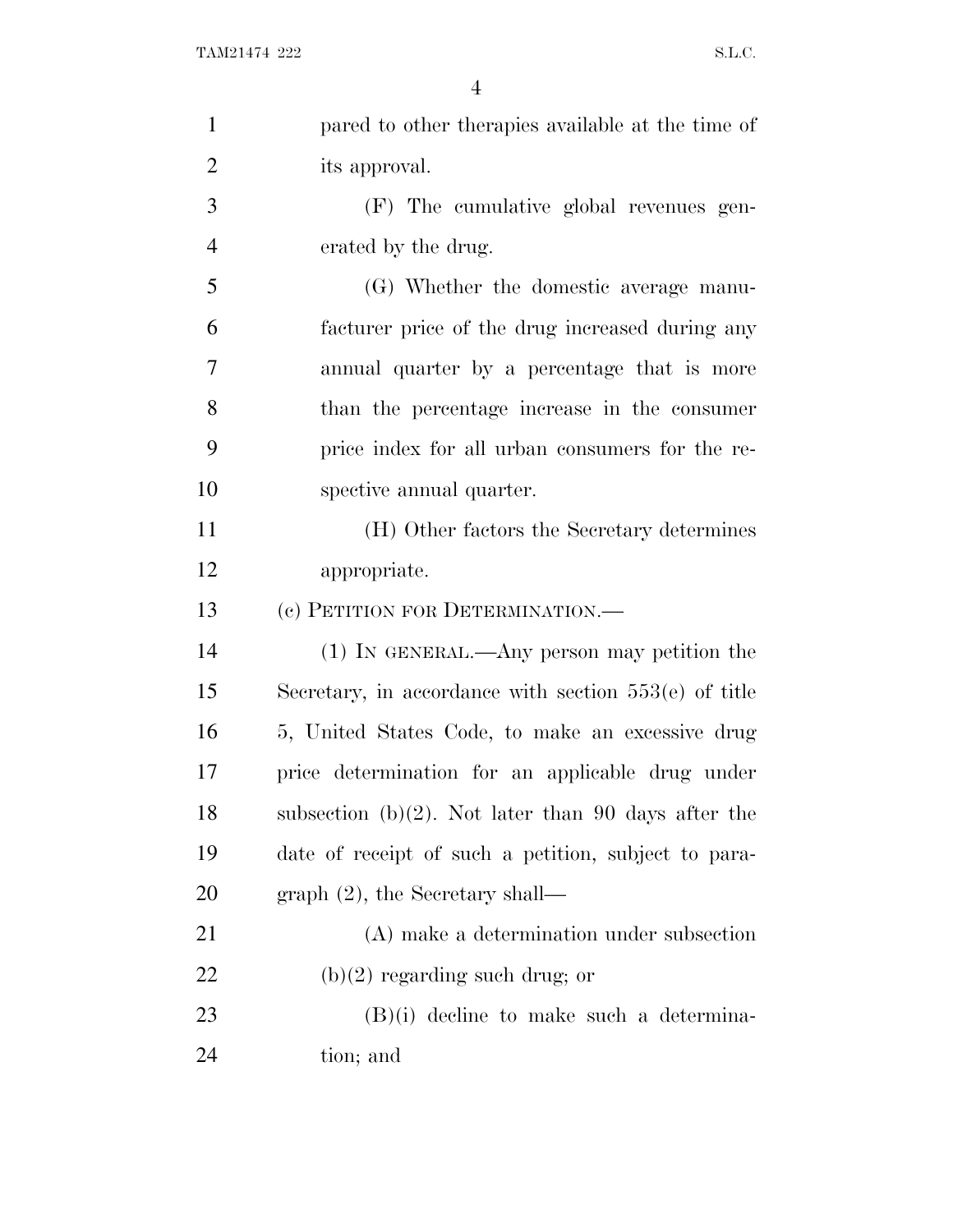(ii) make public the reasons why the Sec- retary has declined to make such a determina- tion. (2) EXCEPTION.—The Secretary shall not make a determination under subsection (b)(2) for a drug in response to a petition under this section more fre- quently than once per calendar year. (3) PUBLIC AVAILABILITY.—The Secretary shall make any petitions submitted under this sub- section, together with any documentation related to the petitions and the Secretary's determinations on such petitions and rationale for such determinations, publicly available, including by posting such informa- tion on the database under section 5. **SEC. 3. ENDING GOVERNMENT-GRANTED MONOPOLIES FOR EXCESSIVELY PRICED DRUGS.** (a) EXCESSIVE DRUG PRICE AUTHORITY.—With re- spect to any brand name drug, if the Secretary determines under section 2 that the price of the drug is excessive, the Secretary— (1) shall waive or void any government-granted exclusivities with respect to such drug, effective on the date that the excessive price determination under section 2 is made for such drug; and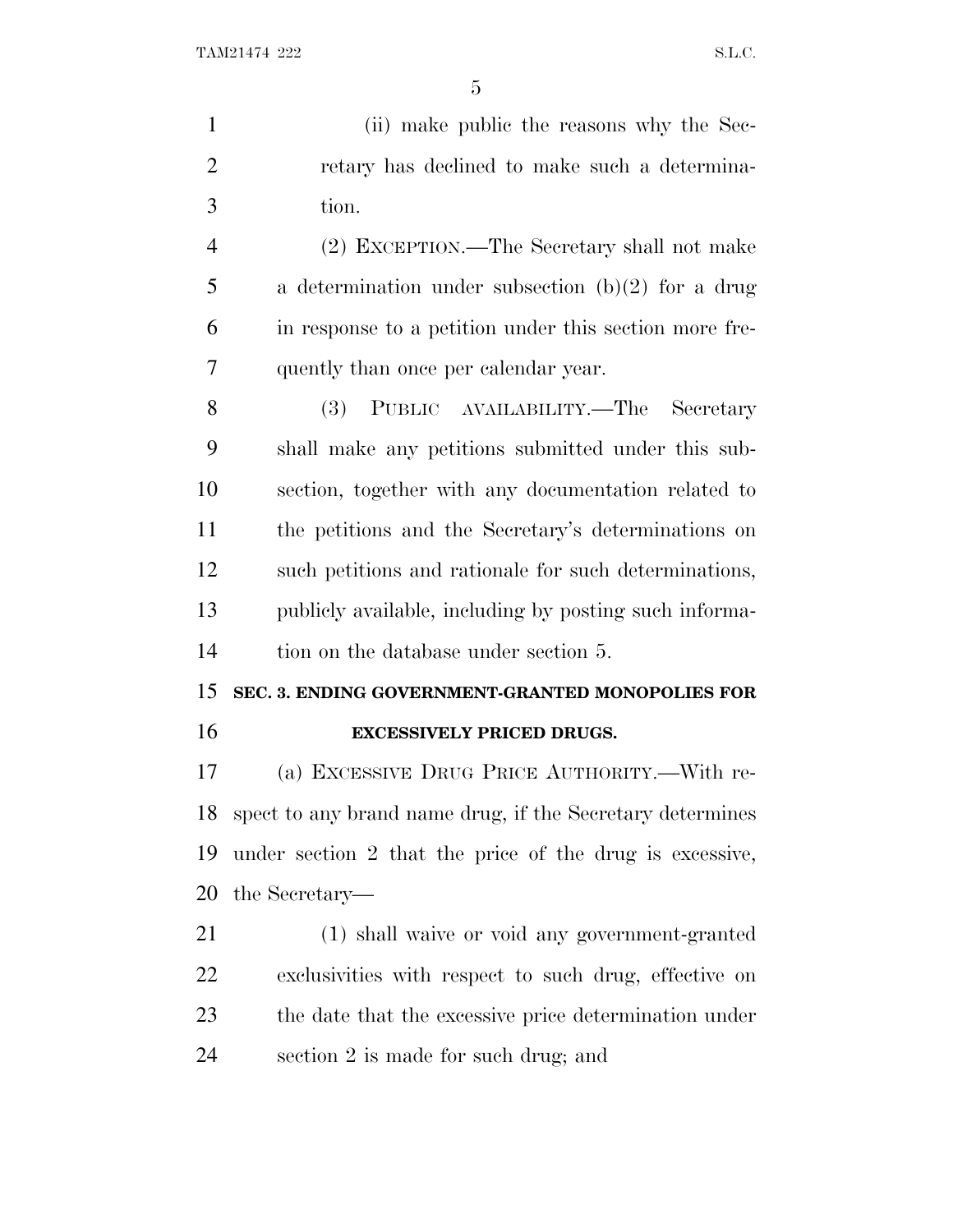(2) shall grant open, non-exclusive licenses al- lowing any person to make, use, offer to sell or sell, or import into the United States such drug, and to rely upon the regulatory test data of such drug, in accordance with section 4.

 (b) EXPEDITED REVIEW.—The Secretary shall prioritize the review of, and act within 8 months of the date of the submission of a generic drug application or a biosimilar biological product application if such applica-tion references a drug licensed under subsection (a)(2).

 (c) CIVIL ACTIONS.—If the Secretary determines that the manufacturer of an excessively priced drug (as deter-13 mined under section  $2(a)$  has increased the price of such drug during the period beginning on the date on which such price determination is made and ending on the date on which an entity begins manufacturing the drug under 17 an open, non-exclusive license under subsection  $(a)(2)$ , the Secretary may file a civil action in the United States dis- trict court for the district in which the manufacturer is located, or in the United States district court for the Dis- trict of Columbia, to recover damages in an amount equal to not less than the total amount of revenue derived by the manufacturer as a result of any such price increase during such period. In actions brought under this sub-section, the district courts shall have jurisdiction to grant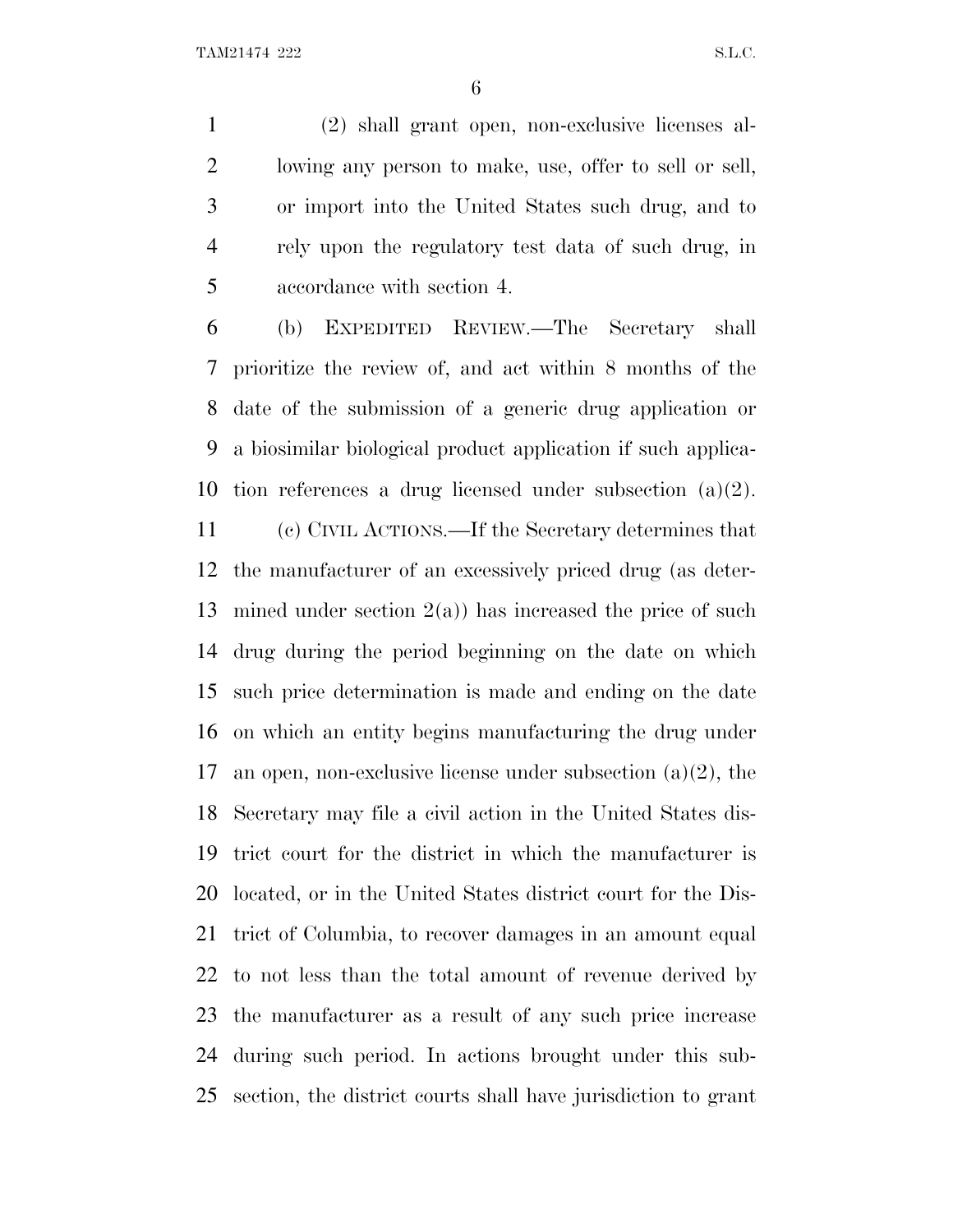all appropriate relief including, but not limited to, injunc-tive relief and compensatory damages.

### **SEC. 4. EXCESSIVE DRUG PRICE LICENSE.**

(a) REASONABLE ROYALTY.—

 (1) IN GENERAL.—An entity accepting an open, 6 non-exclusive license under section  $3(a)(2)$  shall pay a reasonable royalty to the holder of a patent that claims the drug or that claims a use of the drug or to the holder of an application approved under sub- section 505(c) of the Federal Food, Drug, and Cos- metic Act or section 351(a) of the Public Health Service Act for which any government-granted exclu- sivity with respect to the drug was terminated under 14 section  $5(a)(1)$ .

 (2) ROYALTY RATE.—Such royalty rate shall be—

 (A) a percentage of sales, where the per- centage rate is no higher than the average roy- alty rate estimated from the data provided by the Internal Revenue Service for pharma- ceutical manufacturer Federal income tax re-turns; or

 (B) an amount as determined by the Sec-retary, taking into account—

(i) the value of the drug to patients;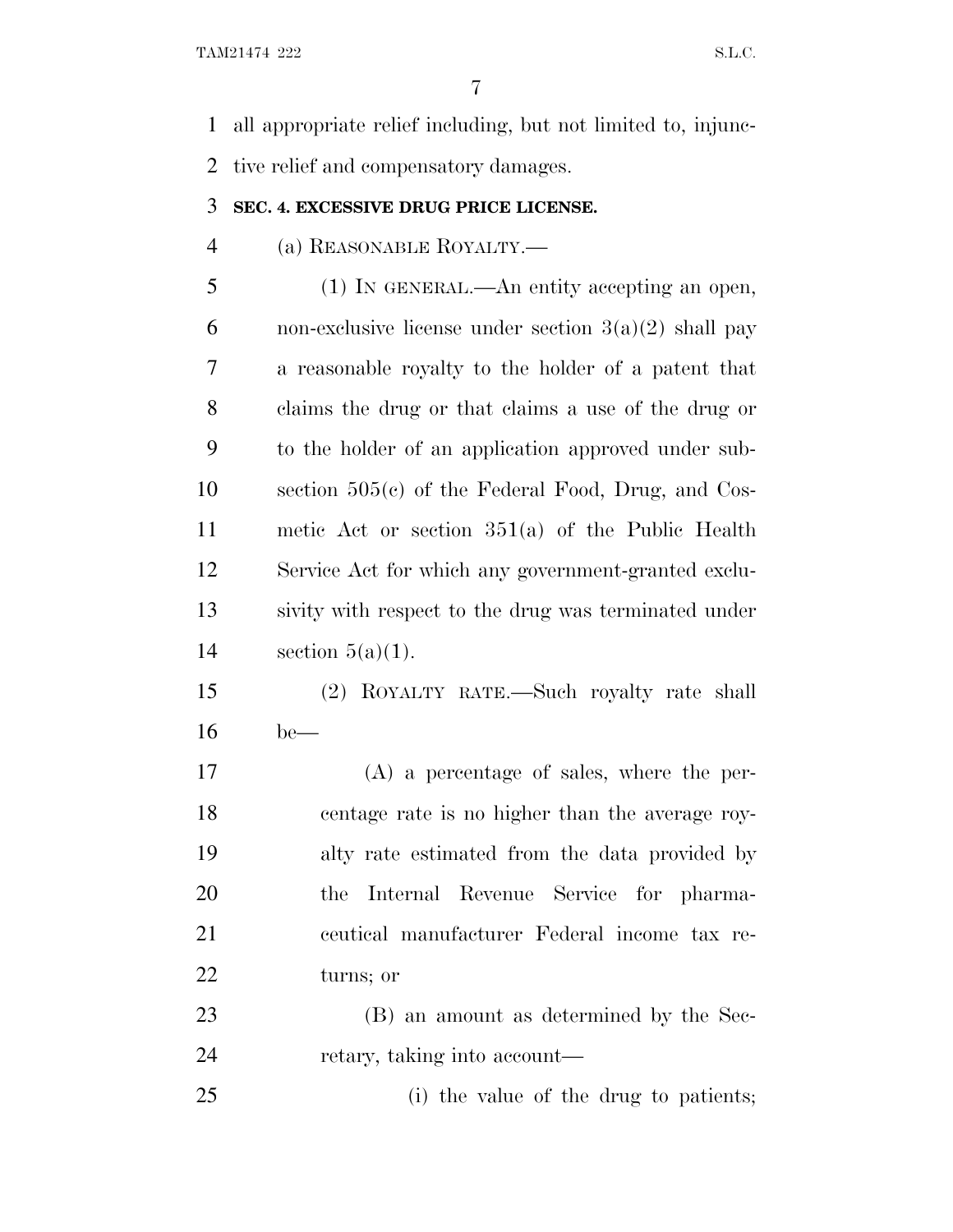| $\mathbf{1}$   | (ii) the size of the affected patient               |
|----------------|-----------------------------------------------------|
| $\overline{2}$ | population;                                         |
| 3              | (iii) the risk adjusted value of the                |
| $\overline{4}$ | Federal Government subsidies and invest-            |
| 5              | ments related to the drug;                          |
| 6              | (iv) whether the drug provided a sig-               |
| 7              | nificant improvement in health outcomes,            |
| 8              | compared to other therapies available at            |
| 9              | the time of the approval;                           |
| 10             | (v) the extent to which the brand                   |
| 11             | name drug manufacturer has recovered                |
| 12             | risk adjusted investments related to the            |
| 13             | drug, including the investments related to          |
| 14             | the invention, regulatory test data and any         |
| 15             | other relevant research and development             |
| 16             | costs; and                                          |
| 17             | (vi) any other information the Sec-                 |
| 18             | retary determines appropriate.                      |
| 19             | (b) REQUIREMENTS.—                                  |
| 20             | $(1)$ IN GENERAL.—A royalty rate under sub-         |
| 21             | section (a) shall be consistent with making drugs   |
| 22             | available to purchasers, including Federal, State,  |
| 23             | local, and nongovernmental purchasers and individ-  |
| 24             | uals, at prices that are affordable and reasonable. |
| 25             | Under no condition shall a royalty be set at a rate |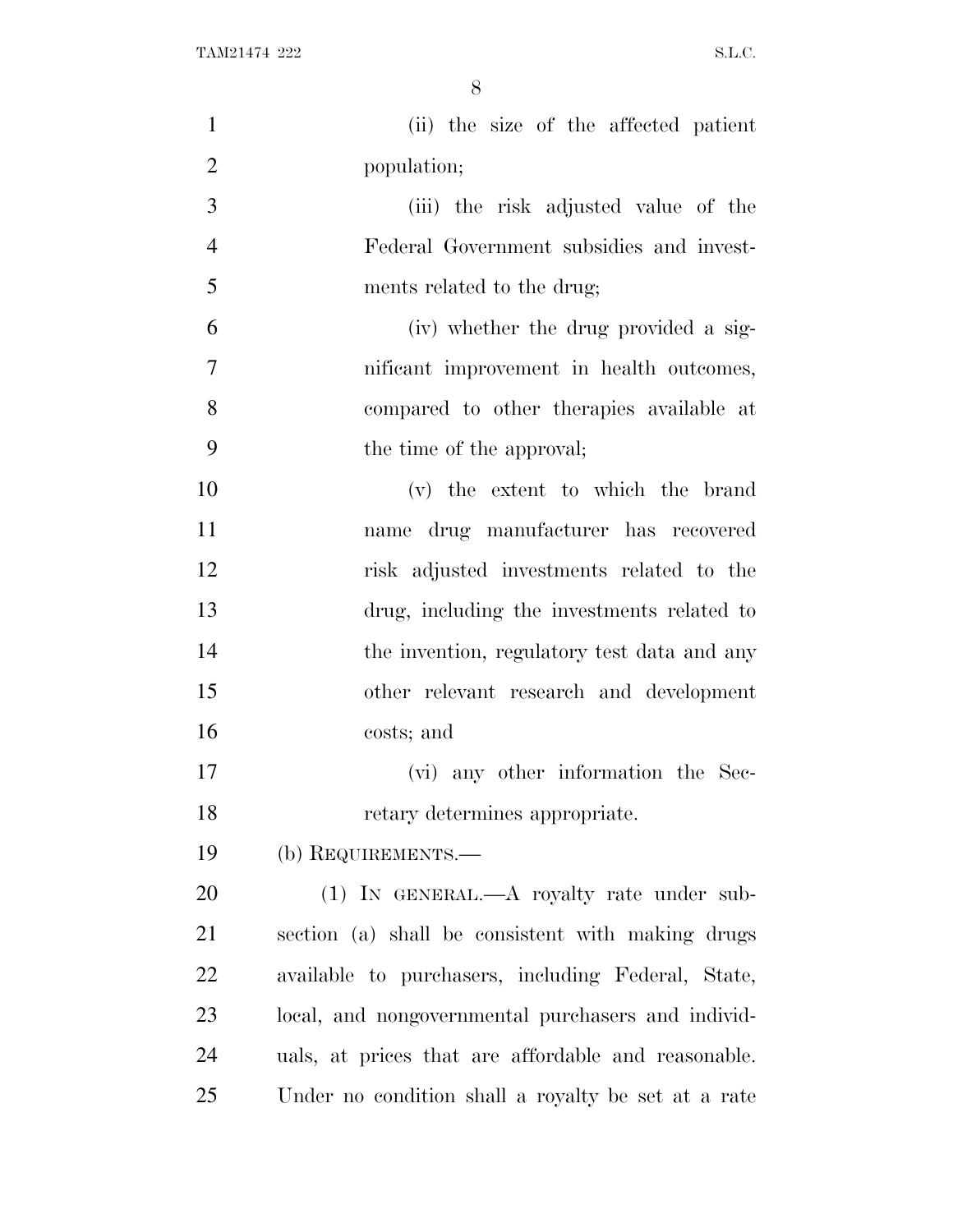that would cause a product for which an open, non- exclusive license was issued under section 3 to be sold at an excessive price, as determined under sec-tion 2.

 (2) MULTIPLE AFFECTED PARTIES.—In the case that there is one or more holders or investors in the patented inventions related to the drug in ad- dition to the brand name manufacturer, the royalty rate shall be divided among the holders or investors (including such manufacturer) in a manner agreed upon by the manufacturer and other holders or in- vestors, or, in the absence of such an agreement, in a manner the Secretary determines to be appro-priate.

 (3) PRICE.—An entity accepting an open, non-16 exclusive license under section  $3(a)(2)$  shall sell the drug at a price not higher than the excessive price determined for that drug under section 2(b).

**SEC. 5. PUBLIC EXCESSIVE DRUG PRICE DATABASE.**

(a) EXCESSIVE DRUG PRICE DATABASE.—

 (1) IN GENERAL.—The Secretary shall establish and maintain a comprehensive, up-to-date database of brand name drugs and the excessive price deter-minations for such drugs under section 2.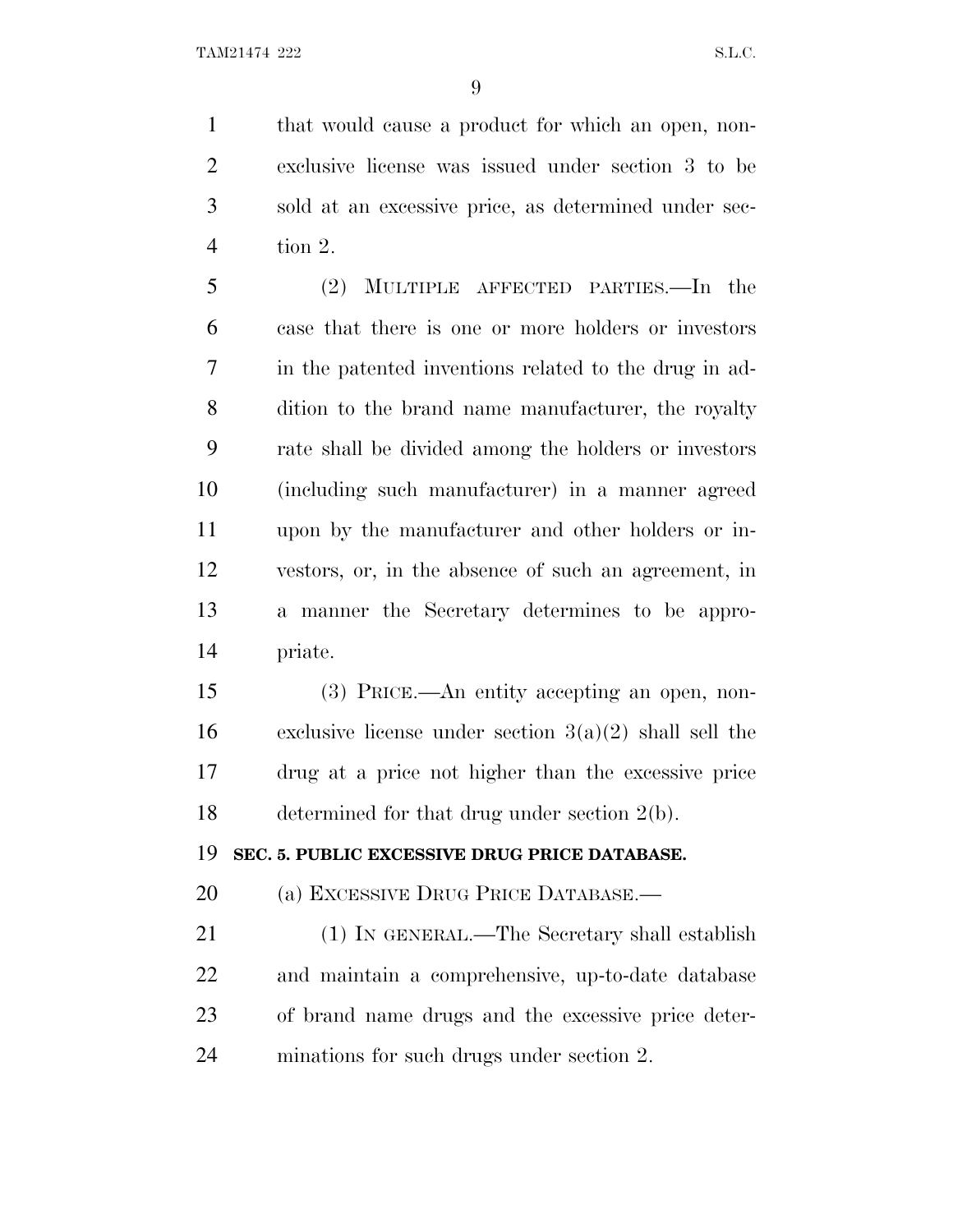| $\mathbf{1}$   | (2) CONTENTS.—The database shall include, at        |
|----------------|-----------------------------------------------------|
| $\overline{2}$ | a minimum, for each brand name drug, for the ap-    |
| 3              | plicable calendar year—                             |
| $\overline{4}$ | $(A)$ the name of the drug;                         |
| 5              | (B) the manufacturer;                               |
| 6              | (C) whether the drug was determined                 |
| 7              | under section $2(b)$ to have an excessive price;    |
| 8              | (D) the number of petitions the Secretary           |
| 9              | received under section $2(e)$ to make an exces-     |
| 10             | sive price determination for the drug, together     |
| 11             | the information described in section<br>with        |
| 12             | 2(c)(3);                                            |
| 13             | $(E)$ the number of open, non-exclusive li-         |
| 14             | censes the Secretary has granted under section      |
| 15             | $3(a)(2)$ for generic drug or biosimilar biological |
| 16             | product versions of the drug; and                   |
| 17             | $(F)$ the number of applications under sub-         |
| 18             | section (b) $(2)$ or (j) of section 505 of the Fed- |
| 19             | eral Food, Drug, and Cosmetic Act or under          |
| 20             | section $351(k)$ of the Public Health Service Act   |
| 21             | submitted to the Secretary, pursuant to such a      |
| 22             | license granted under section $3(a)(2)$ , and the   |
| 23             | number of such applications that have been ap-      |
| 24             | proved.                                             |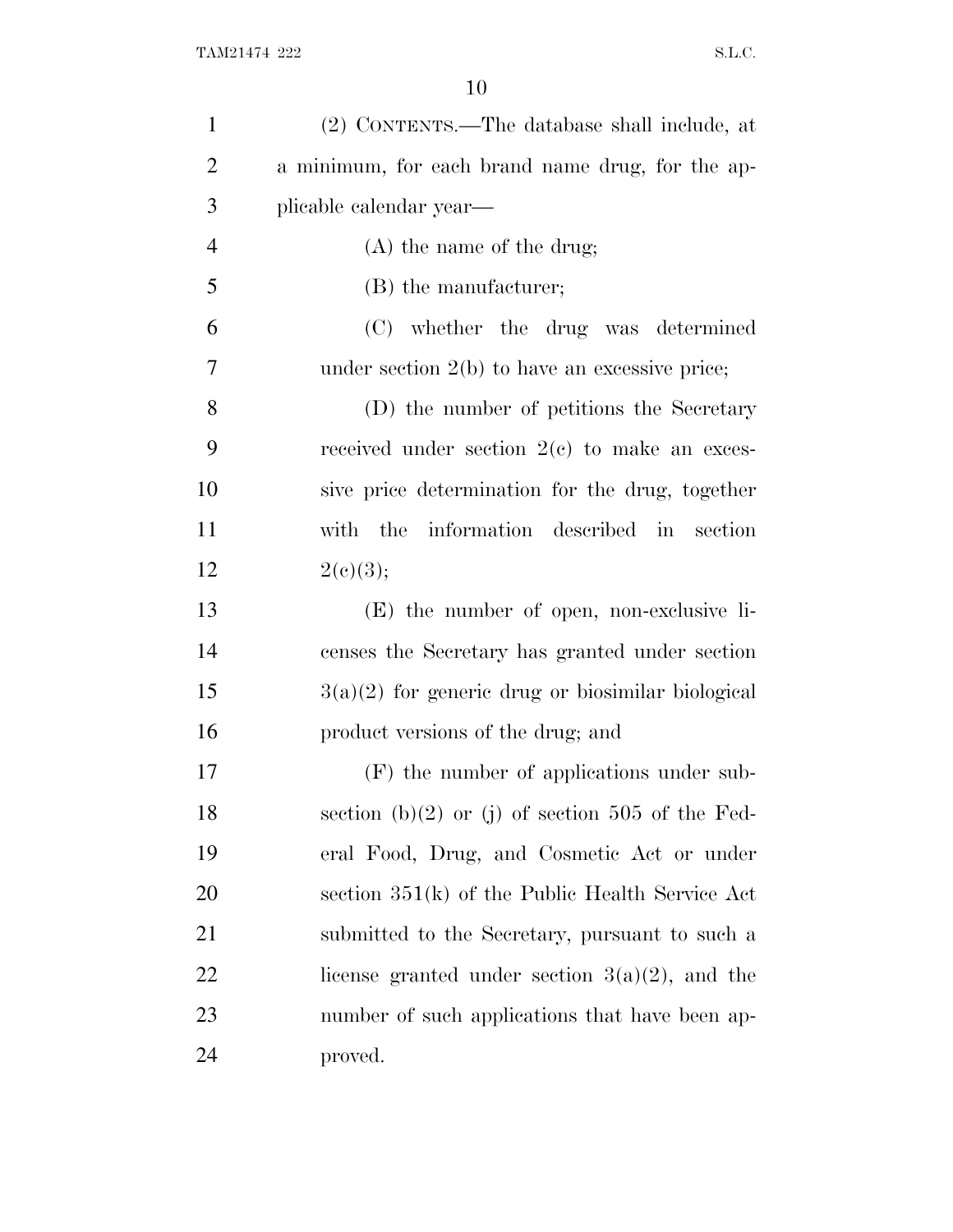(3) CERTAIN DETERMINATIONS.—With respect 2 to a determination made under section  $2(b)(1)$ , the Secretary shall publish on the database such deter- mination in accordance with paragraph (1) within 30 days of receiving domestic and international pric- ing information from manufacturers under section 6. (b) ANNUAL REPORTS TO CONGRESS.—Not later than 60 days after the first excessive price review under section 2 is complete, and annually thereafter, the Sec- retary shall submit to Congress a report describing the excessive drug price review for the preceding year. The report shall contain summary data regarding— (1) the total number of drugs that were re- viewed; (2) the total number of drugs determined to be excessively priced under each of paragraphs (1) and (2) of section 2(b), and the name and manufacturer of each such drug; (3) the total number of drugs determined to be excessively priced, listed by manufacturer; (4) the extent to which the prices of the drugs identified under section 2 were higher than reason-able, on average;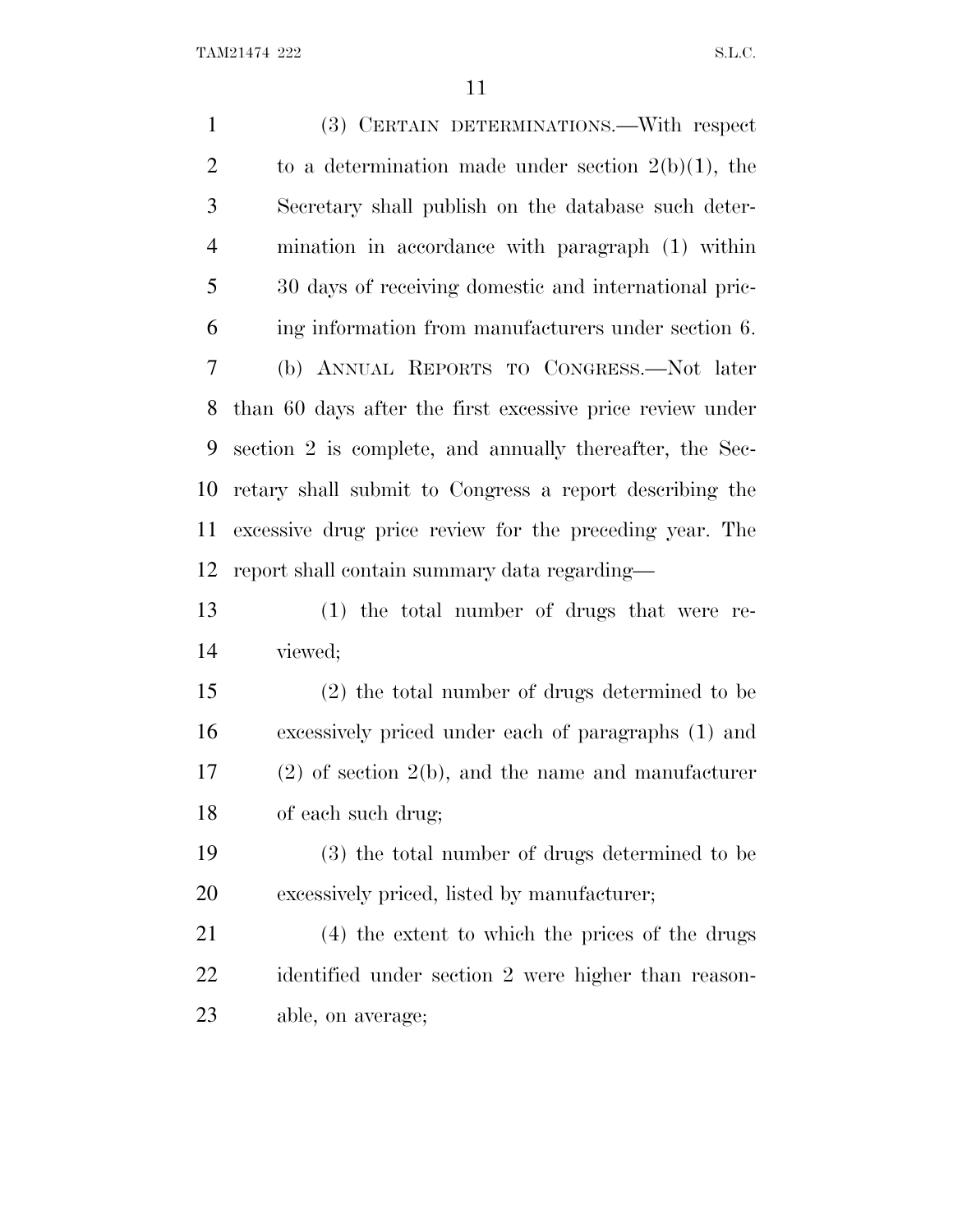| $\mathbf{1}$   | (5) the total number of drugs for which an                   |
|----------------|--------------------------------------------------------------|
| $\overline{2}$ | open-non-exclusive license has been granted under            |
| 3              | section $3(a)(2)$ ;                                          |
| $\overline{4}$ | $(6)$ the total number of generic drug or bio-               |
| 5              | similar biological product applications received and         |
| 6              | approved that reference a drug so licensed;                  |
| 7              | (7) the median approval time for generic drug                |
| 8              | or biosimilar biological product applications that ref-      |
| 9              | erence a drug so licensed;                                   |
| 10             | (8) the total number of petitions the Secretary              |
| 11             | received under section $2(e)$ to make excessive price        |
| 12             | determinations for drugs;                                    |
| 13             | $(9)$ a list of any manufacturers who failed to re-          |
| 14             | port information as required under section 6; and            |
| 15             | $(10)$ other appropriate information, as the Sec-            |
| 16             | retary determines or as Congress requests.                   |
| 17             | (c) PUBLIC AVAILABILITY.—The Secretary shall                 |
| 18             | make the information in the database described in sub-       |
| 19             | section (a) and the report in subsection (b) publicly avail- |
| 20             | able, including on the internet website of the Food and      |
| 21             | Drug Administration, in a manner that is easy to find and    |
| 22             | understand.                                                  |
| 23             | SEC. 6. DRUG MANUFACTURER REPORTING.                         |

 (a) I<sup>N</sup> GENERAL.—Each manufacturer shall submit to the Secretary, in such format as the Secretary may re-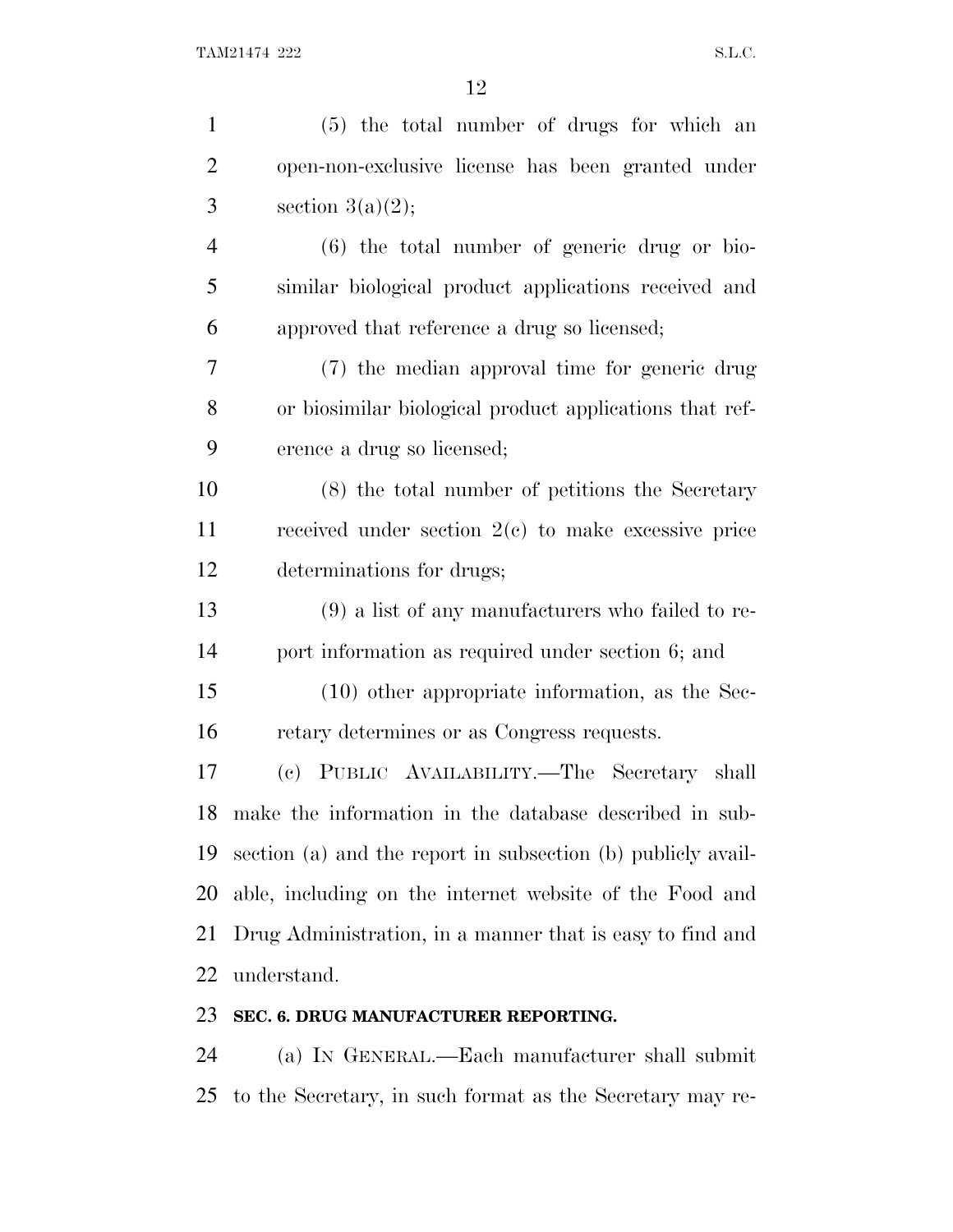TAM21474 222 S.L.C.

 quire, an annual report that includes the following infor- mation for each brand name drug of the manufacturer, with respect to the previous calendar year: (1) The average manufacturer price of the drug in the United States and in the reference countries, for the entire year, and broken down for each quar- ter of the year. (2) The wholesale acquisition cost of the drug in the United States and in the reference countries, for the entire year, and broken down for each quar-11 ter of the year. (3) Cumulative global revenues generated by the drug. (4) Annual net sales revenue generated by the drug in the United States and in the reference coun-16 tries, for the entire year, and broken down for each quarter of the year. (5) Total expenditures on domestic and foreign drug research and development related to the drug, itemized by— 21 (A) basic and preclinical research; (B) clinical research, reported separately for each clinical trial;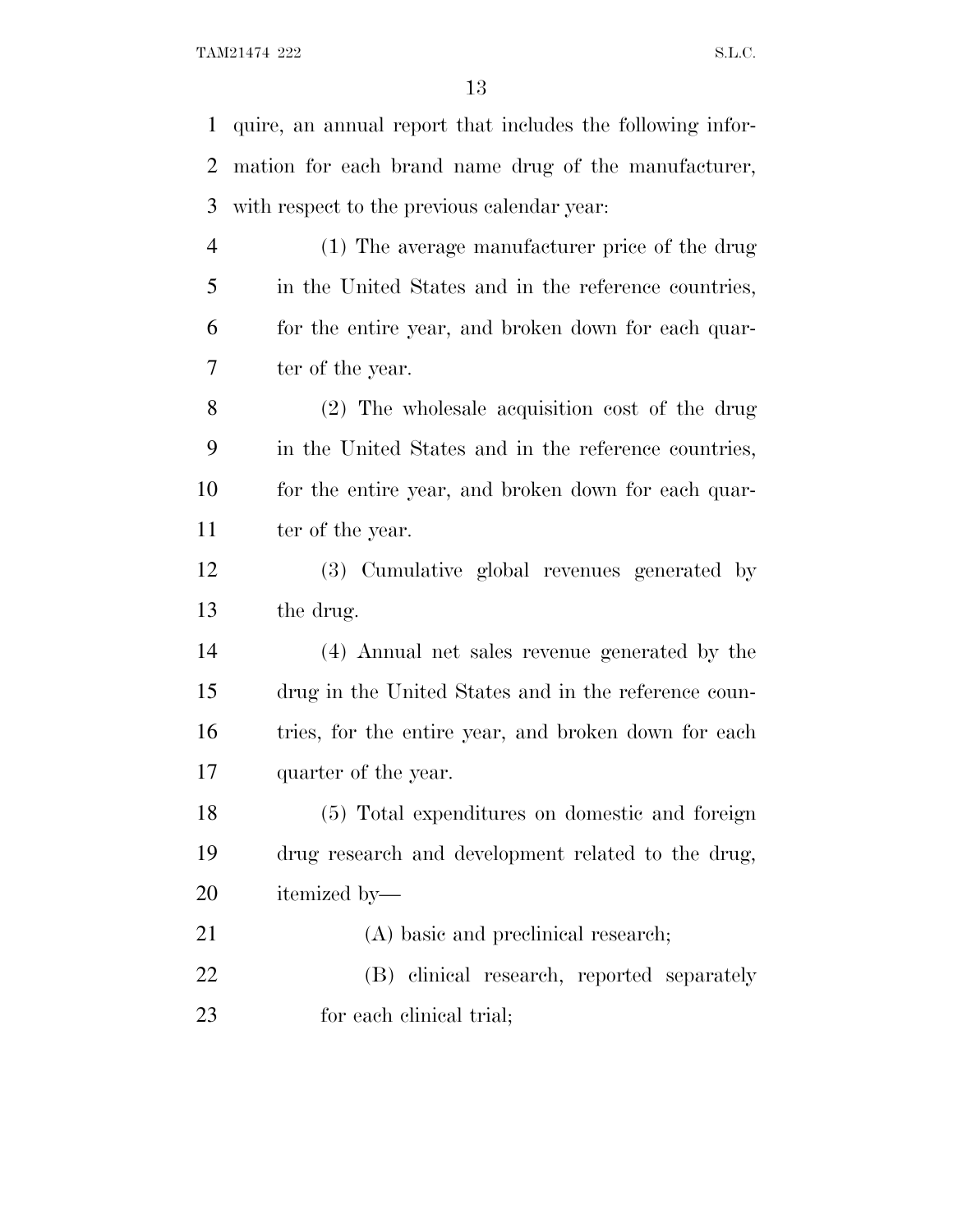| $\mathbf{1}$   | (C) development of alternative dosage                  |
|----------------|--------------------------------------------------------|
| $\overline{2}$ | forms and strengths for the drug molecule or           |
| 3              | combinations, including the molecule;                  |
| $\overline{4}$ | (D) other drug development activities, such            |
| 5              | as nonclinical laboratory studies and record and       |
| 6              | report maintenance;                                    |
| 7              | (E) pursuing new or expanded indications               |
| 8              | for such drug through supplemental applica-            |
| 9              | tions under section 505 of the Federal Food,           |
| 10             | Drug, and Cosmetic Act; and                            |
| 11             | (F) carrying out postmarket requirements               |
| 12             | related to such drug, including under section          |
| 13             | $505(0)(3)$ of the Federal Food, Drug, and Cos-        |
| 14             | metic Act.                                             |
| 15             | (6) Total expenditures on domestic and foreign         |
| 16             | marketing and advertising related to the drug.         |
| 17             | (7) Investments in human clinical trials related       |
| 18             | to the drug, by each trial and each year, including    |
| 19             | grants, research contracts, tax credits or deductions, |
| 20             | and reimbursements from public or private health       |
| 21             | plans or insurance, and any other public sector sub-   |
| 22             | sidies or incentives, such as the fair market value or |
| 23             | priority review vouchers or other considerations.      |
| 24             | (8) The estimated size of the affected patient         |
| 25             | population.                                            |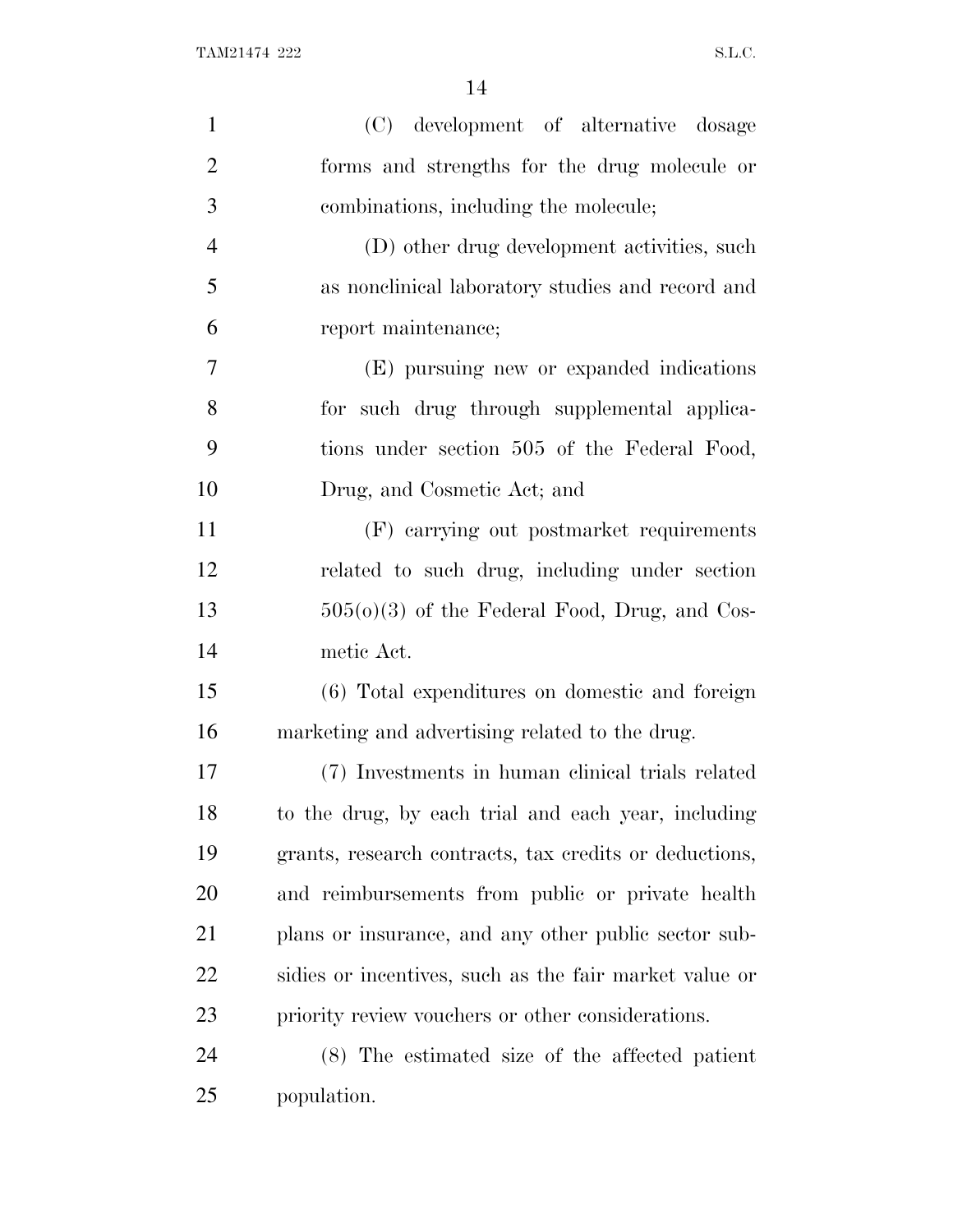(9) Additional information the manufacturer chooses to provide related to drug pricing decisions, such as information related to the methodology used to set the price of the drug. (10) Additional information as the Secretary determines necessary to carry out this Act, including information for previous years. (b) REPORT DUE DATE.—Applicable manufacturers shall submit the reports described in subsection (a) not

 later than January 15 of the year following the date of enactment of this Act, and of each year thereafter.

12 (c) PENALTY FOR NONCOMPLIANCE.—

 (1) IN GENERAL.—Any manufacturer that fails to submit information for a drug as required by this section on a timely basis or that knowingly provides false information shall be liable for a civil monetary penalty, as determined by the Secretary under para- graph (2), in addition to any other penalty under other applicable provisions of law.

20 (2) AMOUNT OF PENALTY.—The amount of a civil penalty under paragraph (1) shall be equal to 22 the product of —

 (A) an amount, as determined appropriate by the Secretary, which is—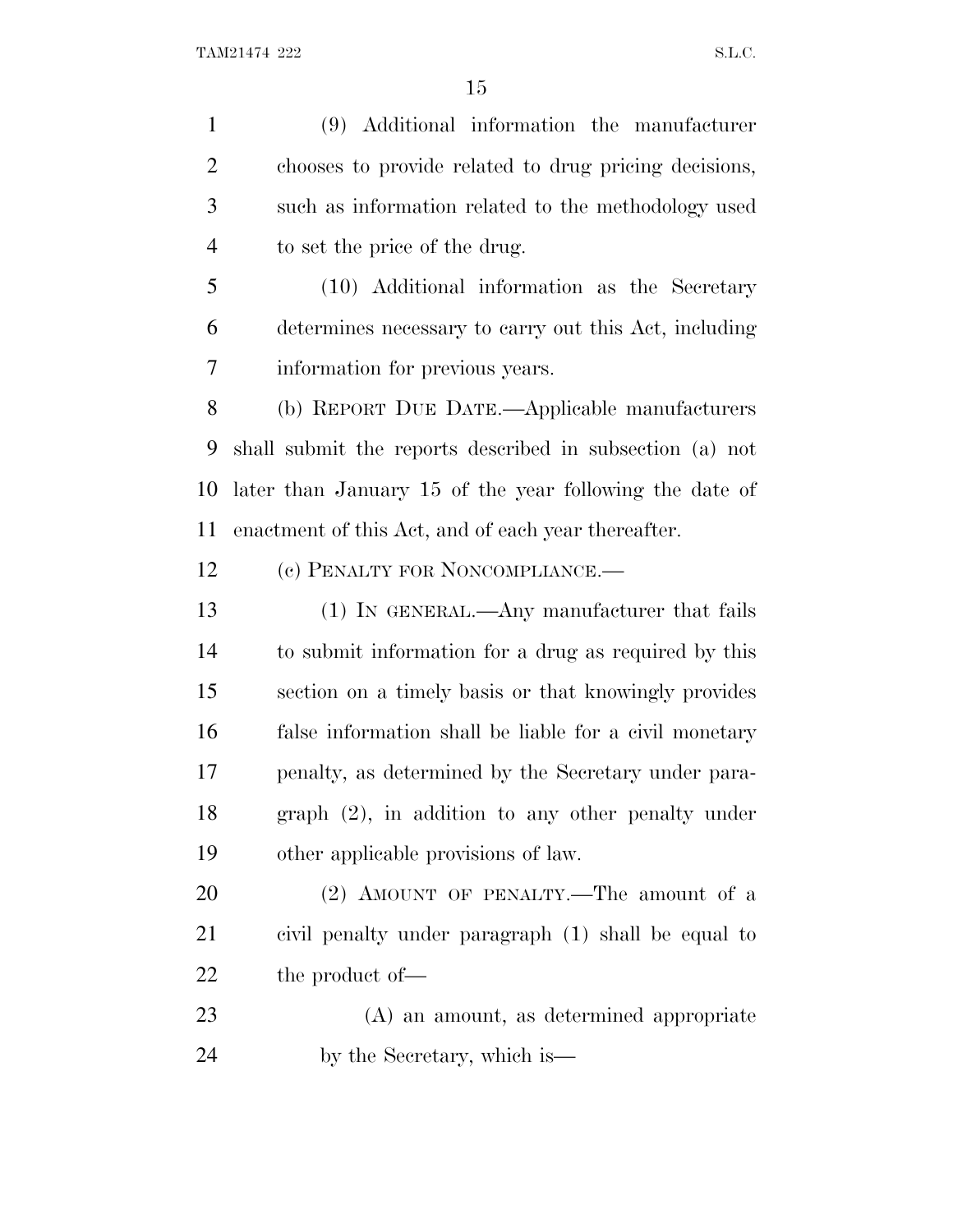| $\mathbf{1}$   | (i) not less than $0.5$ percent of the                             |
|----------------|--------------------------------------------------------------------|
| $\overline{2}$ | gross revenues from sales for the previous                         |
| 3              | calendar year of the drug for which the in-                        |
| $\overline{4}$ | formation was not submitted; and                                   |
| 5              | (ii) not greater than 1 percent of the                             |
| 6              | gross revenues from sales for the previous                         |
| 7              | calendar year of such drug; and                                    |
| 8              | (B) the number of days in the period be-                           |
| 9              | tween-                                                             |
| 10             | (i) the report due date under sub-                                 |
| 11             | section (b); and                                                   |
| 12             | (ii) the date on which the Secretary                               |
| 13             | receives the information required to be re-                        |
| 14             | ported by the manufacturer under this sec-                         |
| 15             | tion.                                                              |
| 16             | (3) USE OF CIVIL PENALTY.—The Secretary                            |
| 17             | shall collect the civil penalties under this subsection            |
| 18             | and shall use such funds to support competitive re-                |
| 19             | search grant programs of the National Institutes of                |
| 20             | Health.                                                            |
| 21             | SEC. 7. PROHIBITION OF ANTICOMPETITIVE BEHAVIOR.                   |
| 22             | No manufacturer may engage in anticompetitive be-                  |
| 23             | havior violating section $5(a)$ of the Federal Trade Com-          |
| 24             | mission Act $(15 \text{ U.S.C. } 45(a))$ with another manufacturer |
| 25             | that may interfere with the issuance and implementation            |
|                |                                                                    |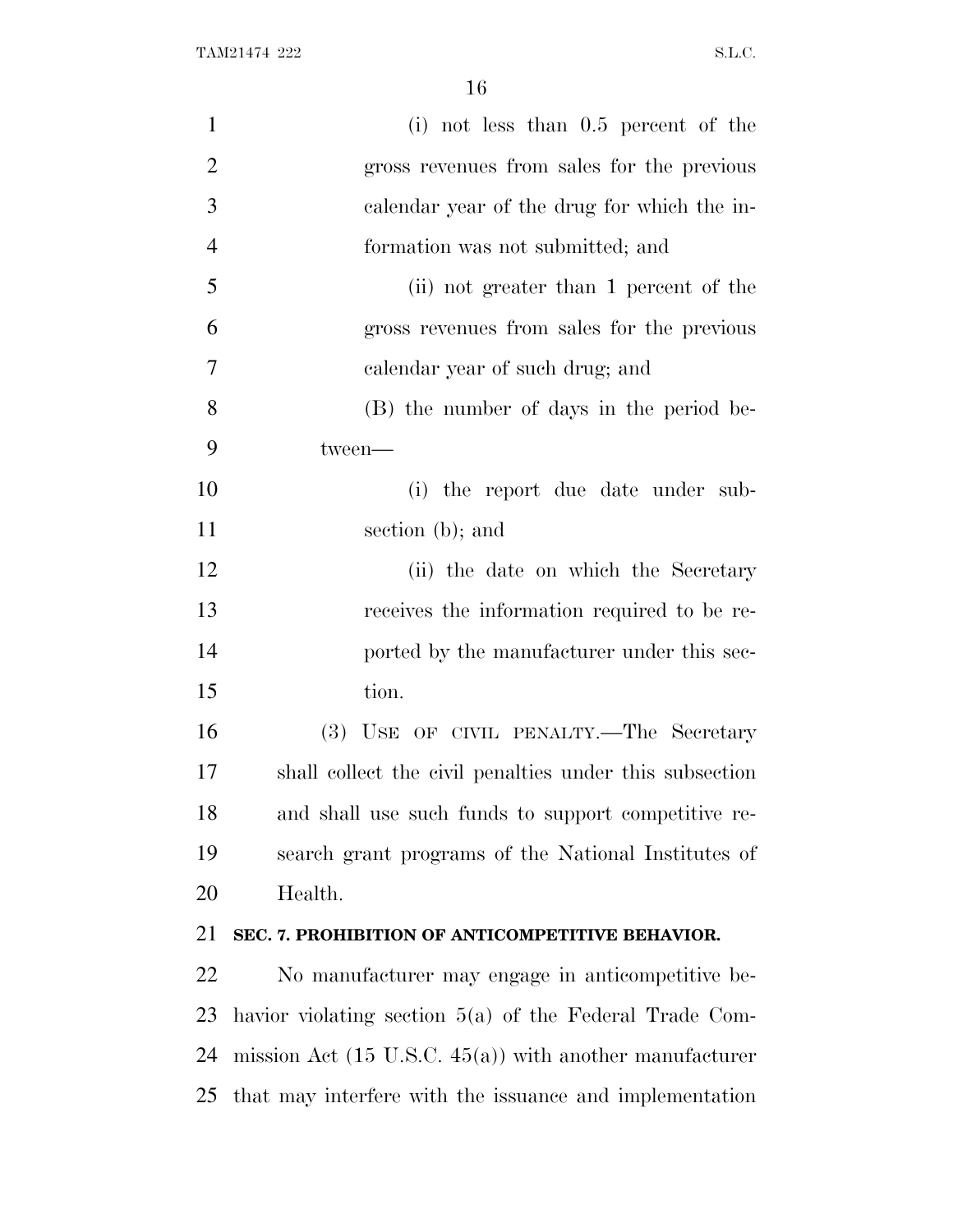of open, non-exclusive licenses under this Act or otherwise run contrary to the public interest in the availability of affordable prescription drugs.

#### **SEC. 8. DEFINITIONS.**

For the purposes of this Act:

#### (1) AVERAGE MANUFACTURER PRICE.—

 (A) IN GENERAL.—The term ''average manufacturer price'', with respect to a drug, subject to subparagraph (B), has the meaning 10 given such term in section  $1927(k)(1)$  of the 11 Social Security Act (42 U.S.C. 1396r–8(k)(1)); or with respect to a drug for which there is no average manufacturer price as so defined, such term shall mean the wholesale acquisition cost 15 (as defined in section  $1847A(c)(6)(B)$  of the Social Security Act (42 U.S.C. 1395w–  $3a(c)(6)(B)$  of the drug.

18 (B) APPLICATION TO REFERENCE COUN- TRIES.—With respect to reference countries, the term ''average manufacturer price'', as de- fined in subparagraph (A), shall be determined based on the price of the drug in the applicable reference country.

 (2) BIOSIMILAR BIOLOGICAL PRODUCT.—The term ''biosimilar biological product'' means a biologi-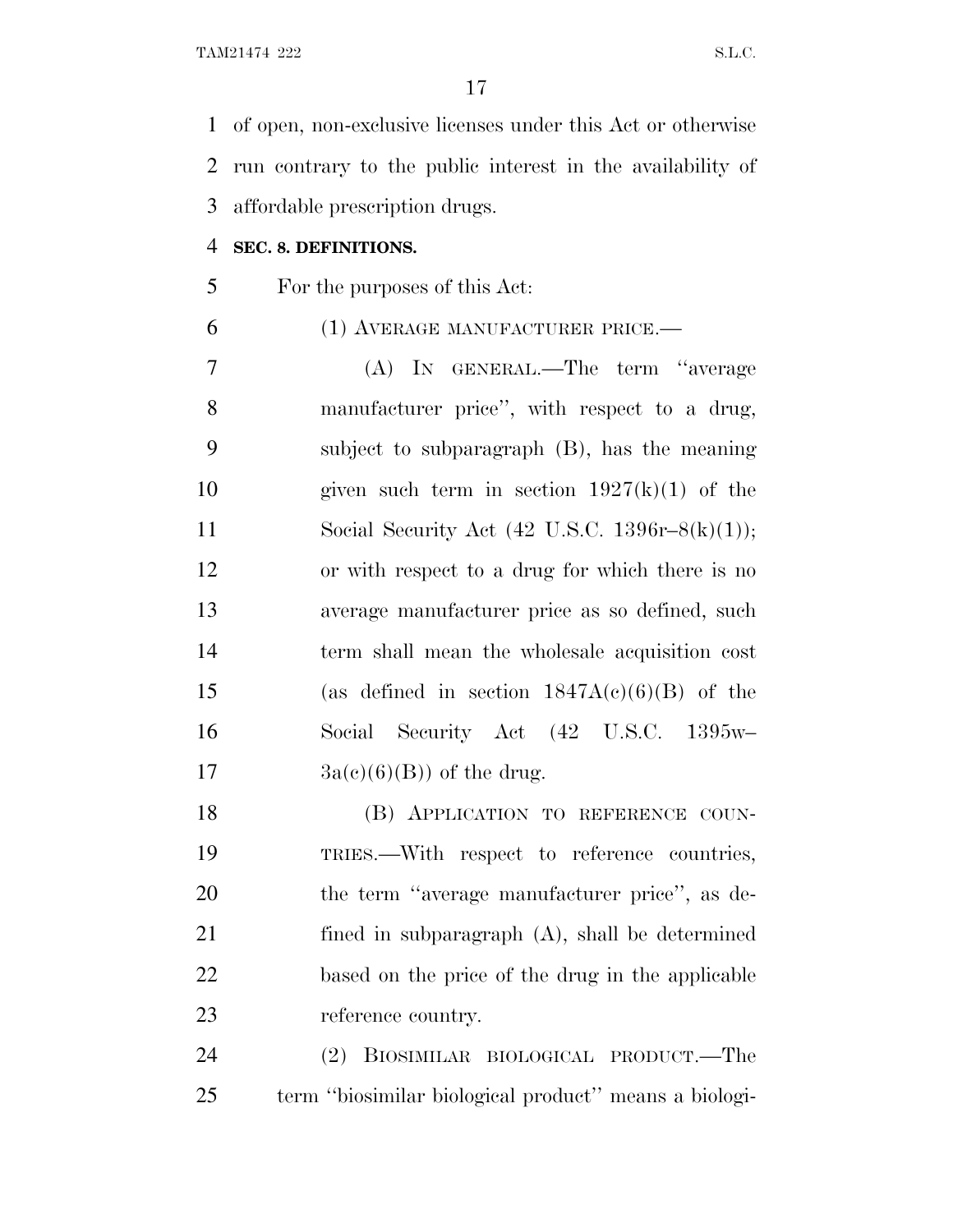| $\mathbf{1}$   | cal product licensed pursuant to an application     |
|----------------|-----------------------------------------------------|
| $\overline{2}$ | under section $351(k)$ of the Public Health Service |
| 3              | Act $(42 \text{ U.S.C. } 262(\text{k}))$ .          |
| $\overline{4}$ | (3) BRAND NAME DRUG.—The term "brand                |
| 5              | name drug" means a drug that is—                    |
| 6              | (A) approved under section $505(c)$ of the          |
| 7              | Federal Food, Drug, and Cosmetic Act (21)           |
| 8              | U.S.C. $355(e)$ or a biological product licensed    |
| 9              | under section $351(a)$ of the Public Health Serv-   |
| 10             | ice Act $(42 \text{ U.S.C. } 262(a));$              |
| 11             | (B) subject to section $503(b)(1)$ of the           |
| 12             | Federal Food, Drug, and Cosmetic Act (21)           |
| 13             | U.S.C. $353(b)(1)$ ; and                            |
| 14             | (C) claimed in a patent or the use of which         |
| 15             | is claimed in a patent.                             |
| 16             | (4) GENERIC DRUG.—The term "generic drug"           |
| 17             | means a drug approved pursuant to an application    |
| 18             | under section $(b)(2)$ or (j) of the Federal Food,  |
| 19             | Drug, and Cosmetic Act (21 U.S.C. 355).             |
| 20             | GOVERNMENT-GRANTED EXCLUSIVITY.-<br>(5)             |
| 21             | The term "government-granted exclusivity" means     |
| 22             | prohibitions on the submission or approval of drug  |
| 23             | applications granted under any of the following:    |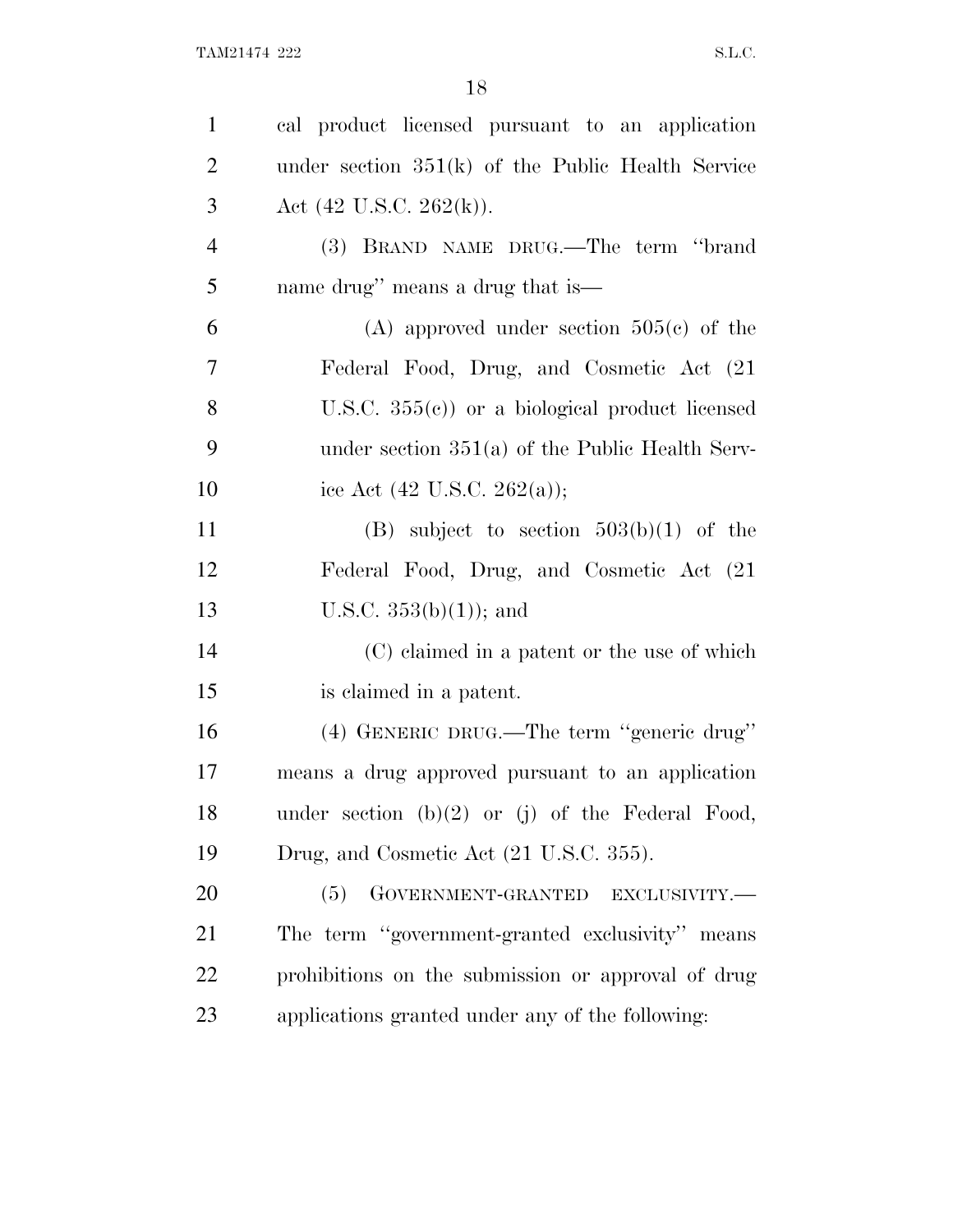| $\mathbf{1}$   | $(A)$ Clauses (ii) through $(v)$ of section                    |
|----------------|----------------------------------------------------------------|
| $\overline{2}$ | $505(c)(3)(E)$ of the Federal Food, Drug, and                  |
| 3              | Cosmetic Act $(21 \text{ U.S.C. } 355(e)(3)(E)).$              |
| $\overline{4}$ | (B) Section $505(j)(5)(B)(iv)$ of the Federal                  |
| 5              | Food, Drug, and Cosmetic Act (21 U.S.C.                        |
| 6              | $355(j)(5)(B)(iv)$ or clause (ii), (iii), or (iv) of           |
| 7              | section $505(j)(5)(F)$ of such Act.                            |
| 8              | (C) Section 505A of the Federal Food,                          |
| 9              | Drug, and Cosmetic Act (21 U.S.C. 355a).                       |
| 10             | (D) Section 505E of the Federal Food,                          |
| 11             | Drug, and Cosmetic Act (21 U.S.C. 355f).                       |
| 12             | (E) Section 527 of the Federal Food,                           |
| 13             | Drug, and Cosmetic Act (21 U.S.C. 360cc).                      |
| 14             | $(F)$ Section 351(k)(7) of the Public Health                   |
| 15             | Service Act (42 U.S.C. 262(k)(7)).                             |
| 16             | (G) Any other provision of law that pro-                       |
| 17             | vides for exclusivity (or extension of exclusivity)            |
| 18             | with respect to a drug.                                        |
| 19             | MANUFACTURER.—The term "manufac-<br>(6)                        |
| 20             | turer" means the holder of an application approved             |
| 21             | under section 505 of the Federal Food, Drug, and               |
| <u>22</u>      | Cosmetic Act $(21 \text{ U.S.C. } 355)$ or of a license issued |
| 23             | under section 351 of the Public Health Service Act             |
| 24             | $(42 \text{ U.S.C. } 262).$                                    |